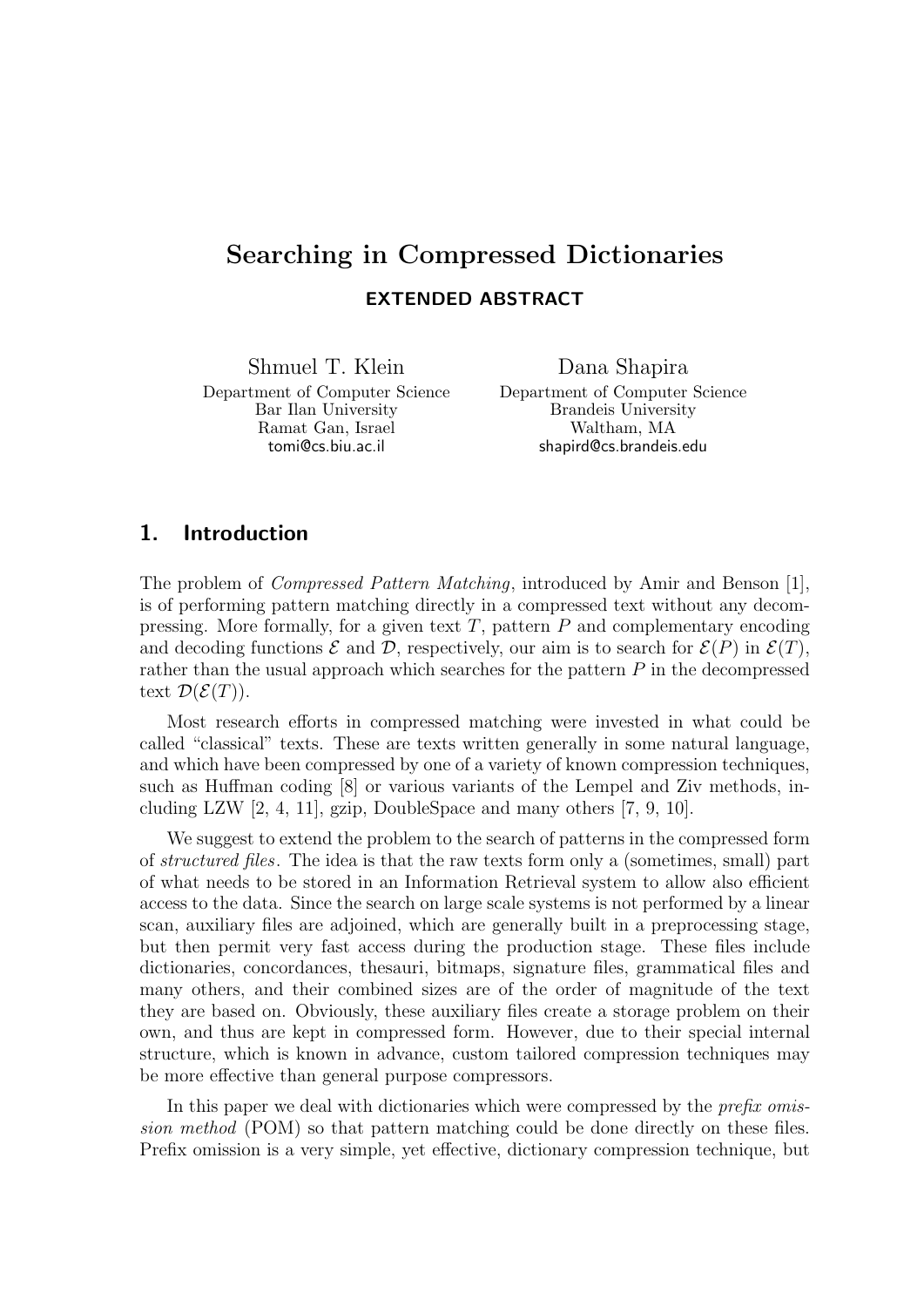for compressed matching, it raises problems that are reminiscent of the problems for a compressed match in LZ coded files: the pattern we are looking for, if it appears in the text, does not necessarily appear there contiguously [8].

The following section recalls the details of POM and presents an algorithm for searching in POM encoded files. Section 3 deals more specifically with Huffman coding and in section 4, a new variant based on the use of Fibonacci codes is suggested. The final section brings some experimental results.

#### 2. Pattern matching in POM encoded dictionaries

The prefix omission method was apparently first mentioned by Bratley and Choueka [3]. It is based on the observation that in a dictionary of a natural language text, two consecutive entries will usually have a few leading letters in common. Therefore we eliminate these letters from the second entry, while adding to it the number of letters eliminated and to be copied from previous entry. Since the entries have now variable length, their boundaries have to be identified, for example by adding a field representing the number of characters of the suffix string in the current entry, that is, the number of characters remaining after eliminating the prefix characters. More formally, we relate to the *i*-th compressed entry  $X_i$  as an ordered triple  $(\ell_i, n_i, \sigma_i)$ , where  $\ell_i$  is the number of characters copied from the previous entry  $X_{i-1}$ ,  $\sigma_i$  is the remaining suffix and  $n_i$  is the length of this suffix, i.e.,  $n_i = |\sigma_i|$ .

| dictionary  | <b>POM</b>              | Pom+Huff (in characters)                              | $(in \; bits)$<br>idem  |
|-------------|-------------------------|-------------------------------------------------------|-------------------------|
| compress    | $(0,8,\hbox{compress})$ | $(0,35,11001-0101-11011-111100-1001-000-1000-1000)$   | $(0,35,\cdots)$         |
| compression | $(8,3,\texttt{ion})$    | $(35, 12, 0110 - 0101 - 0111)$                        | $(35, 12, \cdots)$      |
| comprise    | $(5,3,{\tt ise})$       | $(24, 11, 0110 - 1000 - 000)$                         | $(25,10,110 \cdots)$    |
| compromise  | $(5,5, \mathtt{omise})$ | $(24,20,0101-11011-0110-1000-000)$                    | $(26, 18, 01 \cdots)$   |
| compulsion  | $(4,6,$ ulsion $)$      | $(20, 26, 11000 - 10110 - 1000 - 0110 - 0101 - 0111)$ | $(21, 25, 1000 \cdots)$ |
| compulsive  | $(8,2,$ ve $)$          | $(38,9,111110-000)$                                   | $(38, 9, \cdots)$       |
| compulsory  | $7,3,$ ory $)$          | $(34, 14, 0101 - 1001 - 111010)$                      | $(36, 12, 01 \cdots)$   |
| compunction | $(5,6,$ nction $)$      | $(25, 24, 0111 - 11001 - 001 - 0110 - 0101 - 0111)$   | $(25, 24, \cdots)$      |
| computation | $(5,6,\mathtt{tation})$ | $(25,22,001-0100-001-0110-0101-0111)$                 | $(26,21,01\cdots)$      |
| compute     | $(6,1,\mathsf{e})$      | (28,3,000)                                            | (29,2,00)               |
| computer    | 7,1,r                   | (31, 4, 1001)                                         | (31, 4, 1001)           |

FIGURE 1: Example of the prefix omission method

Consider the example given in Figure 1. The first column is a list of some consecutive words which were taken from the Oxford Dictionary of current English. The following column gives the compressed form of these words using the prefix omission method.

Often the POM files are further compressed by some general method  $\mathcal{E}$ , such as gzip, in order to reduce space. Accessing the dictionary itself is then done in two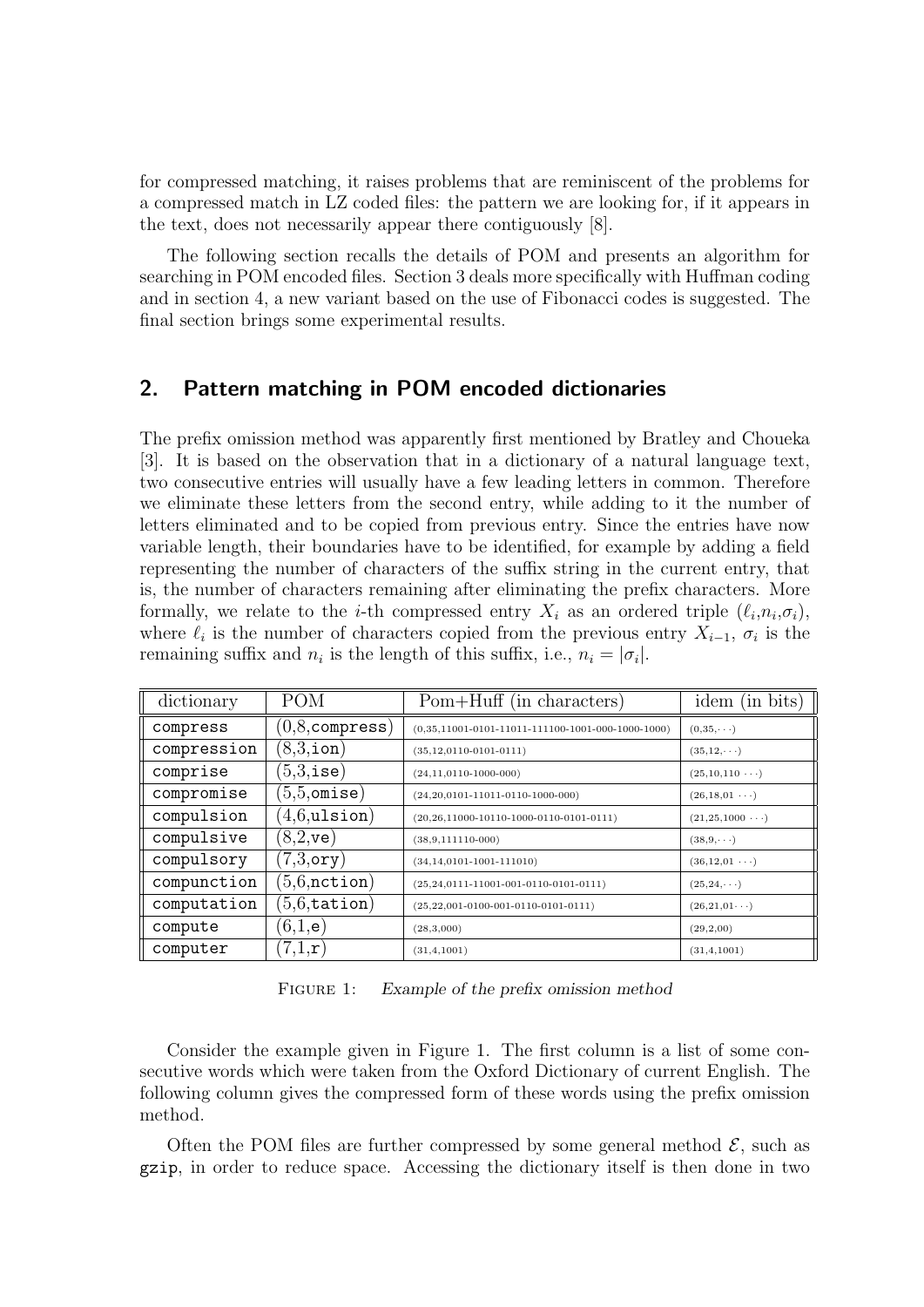stages: first decompressing the file  $T$  by the corresponding decompression function  $\mathcal D$  and then reversing the POM file, or more formally, searching for the pattern  $P$  in  $POM^{-1}(\mathcal{D}(T))$ . The following algorithm, adapted from [3], is more direct.

Let  $P = p_1 \cdots p_m$  denote the pattern of length m to be searched for, and  $P[i, j]$ the sub-pattern  $p_i \cdots p_j$ , i.e,  $P[i, j]$  is the sub-pattern of P, starting at position i and ending at position j, both included. Let  $\mathcal E$  and  $\mathcal D$  denote two complementary encoding and decoding functions. Given two strings  $S = s_1 \cdots s_k$  and  $T = t_1 \cdots t_\ell$  the function  $pre(S, T)$  returns the length of the longest common prefix of the two strings (or zero, if this prefix is empty), that is

$$
s_i = t_i
$$
 for  $1 \le i \le pre(S,T)$ , and  $s_j \ne t_j$  for  $j = pre(S,T) + 1$ .

In particular,  $pre(S, T) = |S|$  if S is a prefix of T. Denote by  $\succ$  the lexicographic order relation, i.e.,  $S \succ T$  if the string S follows T in lexicographic order.

$$
i \leftarrow 2; \quad j \leftarrow pre(P, \mathcal{D}(\sigma_1));
$$
\n
$$
i \leftarrow 2; \quad j \leftarrow pre(P, \mathcal{D}(\sigma_1));
$$
\n
$$
i \leftarrow i + 1
$$
\n
$$
i \leftarrow i + 1
$$
\n
$$
i \leftarrow i + 1
$$
\n
$$
i \leftarrow i + 1
$$
\n
$$
i \leftarrow i + 1
$$
\n
$$
i \leftarrow i + 1
$$
\n
$$
i \leftarrow j \quad // \text{ The closest lexicographically preceding word return } i - 1
$$
\n
$$
i \leftarrow j + 1
$$
\n
$$
i \leftarrow pre(P[j + 1, m], \mathcal{D}(\sigma_i))
$$
\n
$$
i \leftarrow j + tmp
$$
\n
$$
i \leftarrow i + 1
$$
\n
$$
i \leftarrow i + 1
$$
\n
$$
i \leftarrow i + 1
$$
\n
$$
i \leftarrow i + 1
$$
\n
$$
i \leftarrow i + 1
$$
\n
$$
i \leftarrow i + 1
$$
\n
$$
i \leftarrow i + 1
$$
\n
$$
i \leftarrow i + 1
$$
\n
$$
i \leftarrow i + 1
$$
\n
$$
i \leftarrow i + 1
$$
\n
$$
i \leftarrow i + 1
$$
\n
$$
i \leftarrow i + 1
$$
\n
$$
i \leftarrow i + 1
$$
\n
$$
i \leftarrow i + 1
$$

FIGURE 2: Searching for P in  $\mathcal{D}(T)$ 

The algorithm for searching in compressed POM dictionaries, based on decompressing each entry, is given in Figure 2. It returns the index of the closest lexicographically preceding word to the word we are searching for. As long as the component  $\ell_i$ , indicating the number of characters copied from the previous entry, is larger than the current longest match, we simply move to the following entry  $(\mathbf{I}_{\text{line 2.1}})$  by skipping over  $\mathcal{D}(\sigma_i)$ . This is done by decoding the following  $n_i$  codewords. The correctness here is based on the fact that in this case there is at least one character following the characters of the longest match that is not part of an extended match. If the component  $\ell_i$  is less than the current longest match, we have already found the closest lexicographically preceding word in the previous entry, and we return its index (line 2.2). When  $\ell_i$  is exactly equal to the current length of the longest match, we try to extend the match to the following characters  $(\mathbf{I}_{\text{line 2.3}})$ .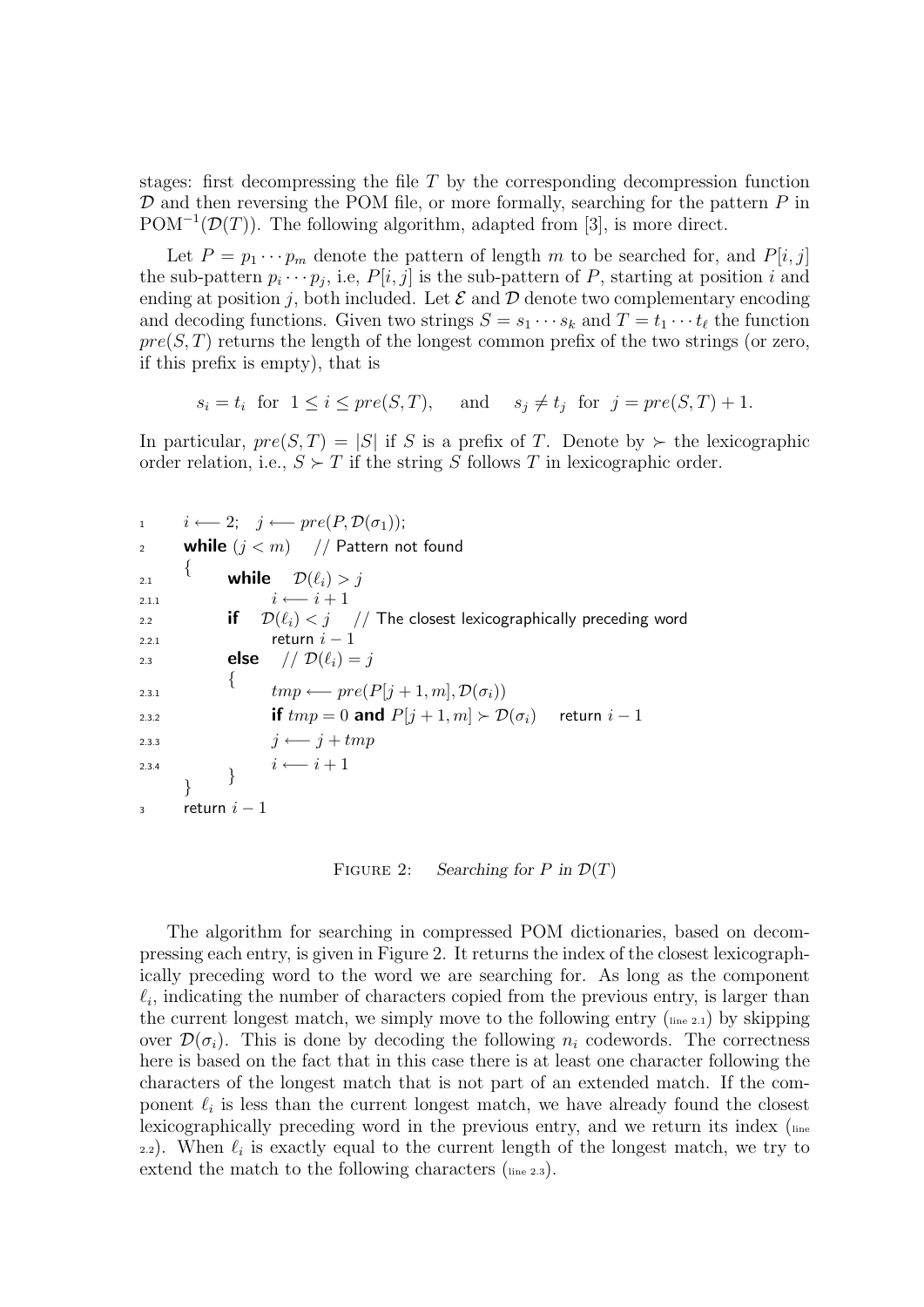Line 2.3.2 deals with the special case when several consecutive words share a common prefix. Relying here only on  $\ell_i$  without lexicographically comparing the suffixes could yield errors, as can be seen in the following example. If the sequence of dictionary entries is  $\{aba, abb, abd, abe, aca\}$  and we are looking for abc, the algorithm without line 2.3.2 would return abe instead of abb.

Note that it might be that the three fields of each POM entry are encoded in different ways. This would then imply that instead of using one decoding function  $\mathcal{D}$ , we use several different ones, e.g.,  $\mathcal{D}_1$  in lines 2.1, 2.2 and 2.3,  $\mathcal{D}_2$  in lines 1 and 2.3.1 and  $\mathcal{D}_3$  for  $n_i$ .

## 3. Combining POM with Huffman coding

To perform the pattern matching directly in the Huffman compressed dictionary, we need to identify the codeword boundaries in order to skip to the beginning of the following dictionary entry by counting the number of characters left in the current entry. If the field  $n_i$  represents the number of *codewords* to the following entry, we have to decode each one to know where the next one starts. By using Skeleton trees [6], we could skip over a part of the bits, to the beginning of the following codeword, but still each codeword has to be processed on its own. However, defining  $n_i$  as the number of *bits* to the following entry, provides a way to jump directly to the beginning of the following entry, without any processing of the bits. But this way we increase the storage requirements, since larger numbers need be stored.

The third column of Figure 1 is an example of the dictionary obtained by using a Huffman code based on empirical statistics. Note that  $\ell_i$  and  $n_i$  are now given in bits, but their values still refer to the lengths of one or more whole codewords. In the last column of Figure 1, the definition of  $\ell_i$  is extended to be the maximal number of bits copied from the previous entry, regardless of codeword boundaries. Though the number of copied bits is only occasionally increased and only by a small number of bits, the extension frees the function  $pre(S, T)$  of the need of checking for codewords. One can thus apply pre on bitstrings regardless of their interpretation as codewords, which can be done efficiently with a few assembly commands.

There is, however, a drawback when moving to perform the pattern matching directly on Huffman encoded dictionaries. In the algorithm of Figure 2, when the pattern word does not appear in the dictionary, we are able to locate the closest lexicographically preceding word, basing ourselves on the lexicographic order of the dictionary entries. The problem here stems from the fact that Huffman coding does not necessarily preserve the lexicographic order. Even if canonical Huffman codes are used which do preserve such order in its consecutive codewords, this order does not always coincide with the lexicographic order of the represented characters. For example, refer to the alphabet  $\{t, c, b, a, q\}$  encoded by the canonical code  $\{00, 01,$ 10, 110, 111}. The the string qt precedes tq, but for their encodings, 11100 follows 00111. We can therefore only either locate the pattern, or announce a mismatch.

The compressed matching algorithm in POM files which were compressed by using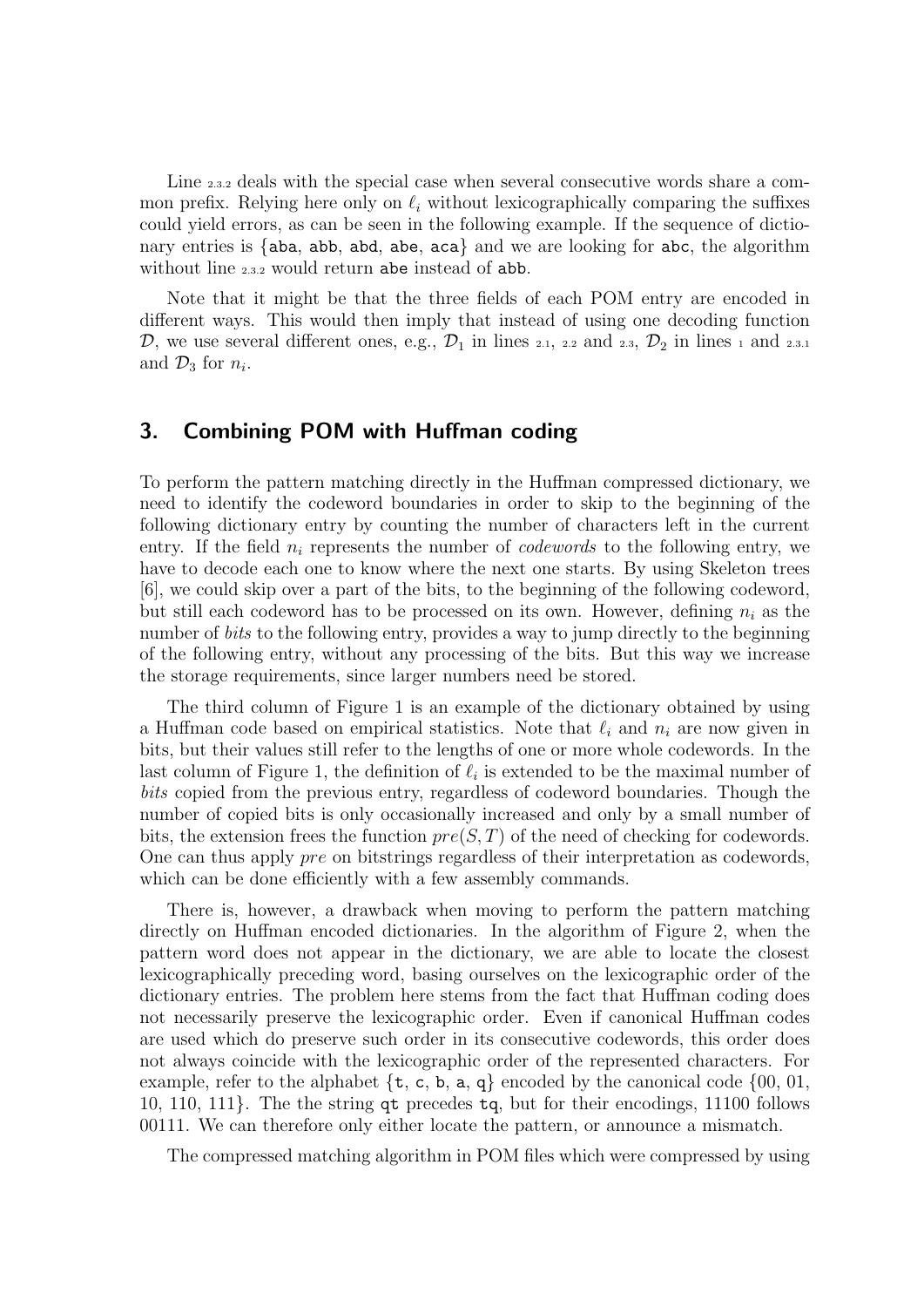```
1.1 i \leftarrow 2; j \leftarrow pre(\mathcal{E}(P), \sigma_1);1.2 security ← max_{c \in P} \{|\mathcal{E}(c)|\}2 while (j < |\mathcal{E}(P)|) // Pattern not found
       {
2.1 while \mathcal{D}(\ell_i) > i2.1.1 skip n_i bits to the following entry
2.1.2 i \leftarrow i + 12.2 if \mathcal{D}(\ell_i) + \text{security} < i return FALSE
2.3 else // j – security \leq \mathcal{D}(\ell_i) \leq j\{2.3.1 tmp \leftarrow pre(\mathcal{E}(P)[\mathcal{D}(\ell_i) + 1, |\mathcal{E}(P)|], \sigma_i)2.3.2 j \leftarrow \mathcal{D}(\ell_i) + tmp2.3.3 skip n_i - tmp bits to the following entry
2.3.4 \qquad \qquad i \longleftarrow i + 1}
3 return i-1
```


Huffman coding is given in Figure 3, with pre now working on bit strings. Note that instead of decompressing the  $\sigma_i$  components, as done in the previous approach, we compress the pattern P and refer to bits instead of characters.

| dictionary | POM                       | POM & Huffman               |
|------------|---------------------------|-----------------------------|
| entry      | $(\ell_i, n_i, \sigma_i)$ | $\ell_i, n_i$ refer to bits |
| abc        | (0, 3, abc)               | $(0, 7, 110 - 10 - 01)$     |
| abqt       | $(2, 2, \texttt{qt})$     | $(5, 5, 111-00)$            |
| abtq       | $(2, 2, \texttt{tq})$     | $(5, 5, 00-111)$            |

FIGURE 4: Example for the need of a security number

An additional complication for this variant is the need for a *security* number to assure correctness. In the algorithm of Figure 2, the closest lexicographically preceding word is found once  $\ell_i$  is smaller than the longest common prefix we have already detected. Here, to guarantee that the word does really not appear, the condition has to be reinforced and we check that  $\mathcal{D}(\ell_i)+\mathit{security}$  is still less than j. To illustrate the need for that change, refer to the above mentioned canonical Huffman code and the dictionary of Figure 4. Suppose we are searching for the pattern abtq, the encoded form of which is 110-10-00-111. Performing line 1 of Figure 3 we get that  $j = 6$ . As  $j < |\mathcal{E}(P)| = 10$ , we perform line 2. But as  $\mathcal{D}(\ell_2) = 5 < j$ , we would return FALSE, which is wrong. The security number gives us a security margin, forcing a closer analysis in the else clause.

If we detect an entry the  $\ell_i$  component of which is less than the current longest match, we can be sure the word we are looking for is missing only if the difference is more than the length of the encoding of one character. Therefore, the *security*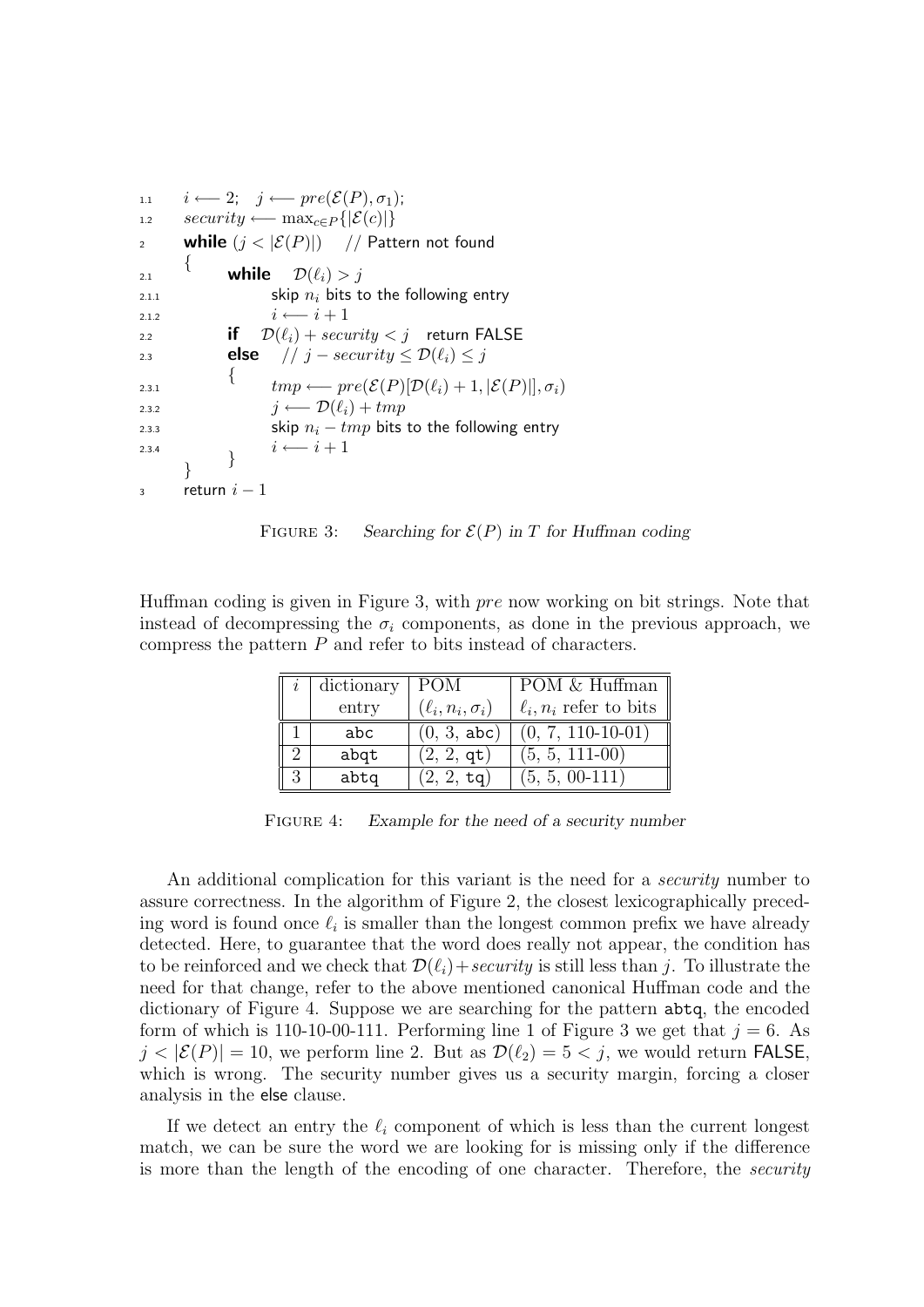number could be chosen as the maximum number of bits which are used to encode the characters of the alphabet, i.e, security=  $\max_{c \in \Sigma} \{|\mathcal{E}(c)|\}$ . As we deal only with the characters of the pattern, we can choose the security number to be the maximum number of bits needed to encode one of the characters of  $P$ , i.e, security=  $\max_{c \in P} \{|\mathcal{E}(c)|\}.$ 

#### 4. Combining POM with Fibonacci coding

In the previous section we used Huffman codes in order to perform compressed pattern matching on POM files. This way we could skip to the following entry by counting the bits with no need of decompressing the  $\sigma_i$  coordinates. We still had to decompress the  $\ell_i$  components for arithmetic comparison. In this section we present a pattern matching algorithm working on a POM file which has been compressed using a binary Fibonacci code. This is a universal variable length encoding of the integers based on the Fibonacci sequence rather than on powers of 2, and a subset of these encodings can be used as a fixed alternative to Huffman codes, giving obviously less compression, but adding simplicity (there is no need to generate a new code every time), robustness and speed [5]. The particular property of the Fibonacci encoding is that there are no adjacent 1's, so that the string 11 can act like a comma between codewords, yielding the following sequence: {11, 011, 0011, 1011, 00011, 10011, 01011, 000011, . . .}.

In our case, we wish to encode dictionary entries, each consisting of several codewords. We know already how to parse an encoded string into its constituting codewords, what still is needed is a separator between adjacent dictionary entries. At first sight it seems that just an additional 1-bit would be enough, since the pattern 111 never appears within a codeword. However, a sequence of 3 consecutive ones can appear between adjacent codewords, as in 011-1011. Therefore we must add two 1-bits as separators between dictionary entries. The additional expense is alleviated by the fact that the  $n_i$  component becomes redundant and can be omitted.

There is, however, a problem with the first codeword 11, which is exceptional, being the only one which does not have the suffix 011. Our goal is to be able to jump to the beginning of the following dictionary entry without having to decode the current one completely. If the first codeword 11 were to be omitted, one could then simply search for the next occurrence of the string 01111, but if 11 is permitted, a sequence of 1's of any length could appear, so no separator would be possible. Our first solution is thus simply omitting 11 from the Fibonacci code, which comes at the price of adding one bit to each codeword which is the last one of a block of codewords of the same length.

Another solution is using the first codeword 11, but making sure that two such codewords cannot appear adjacently. This can be achieved by adding a new codeword for encoding the sequence of two occurrences of the most popular character. For Example, if e is the most popular character in a given text file, we use the codeword 11 to encode a single occurrence of e. But if the sequence ee occurs in the text, it will be encoded by a special codeword (taking the probability occurrence of ee into account). In other words, if  $\Sigma$  denotes the alphabet, the new alphabet to be encoded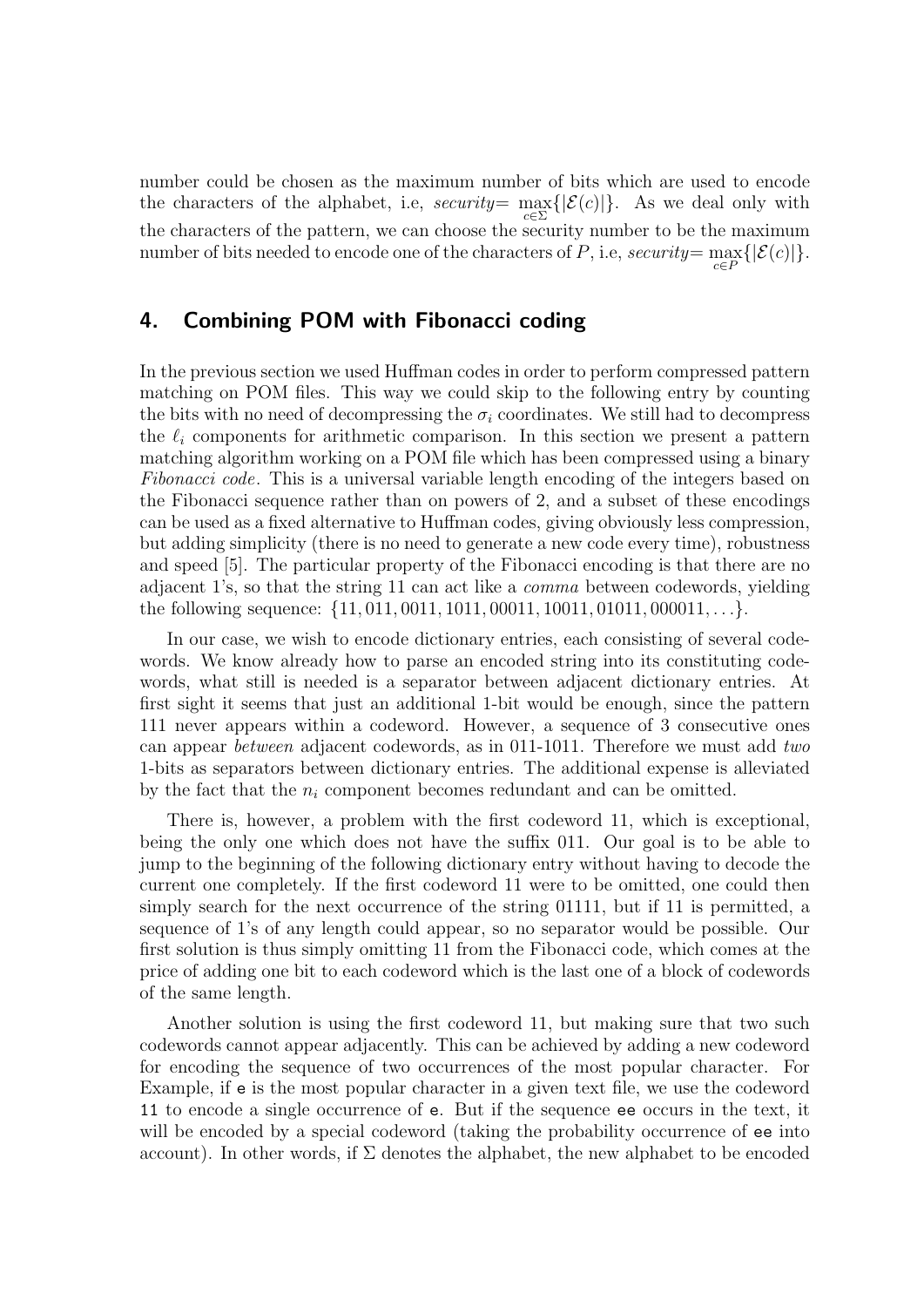by the Fibonacci code is  $\Sigma \cup \{ee\}$ . If, e.g., the string eeeee occurs, we can use the special codeword twice and follow it by 11, the codeword for e. The longest sequence of 1-bits would thus consist of  $5 \frac{1}{s}$ , as in 1011-11-1011. Therefore, to identify a new entry in the POM file, a sequence of *six* 1-bits is needed, that is, our separator consists of four 1-bits, rather than just two in the previous solution. Comparisons between the compression performance of these two solutions are given in the following section, showing, at least on our data, that the first solution (omission of 11) is preferable to the second. The rest of our discussion therefore assumes this setting.

```
1 i \leftarrow 2; j \leftarrow \text{fib-pre}(\mathcal{E}(P), \sigma_1);2 while (j < m) // Pattern not found
      \{2.1 while \ell_i > Fib(i)2.1.1 skip to the following occurrence of the string '11110'
2.1.2 i \leftarrow i + 12.2 if \ell_i < Fib(j) return FALSE
2.3 else // \ell_i = Fib(j)\{2.3.1 \lim_{p \to \infty} \mathcal{L} = \int_{0}^{\infty} \mathcal{L} \{ p[j+1,m], \sigma_i \}2.3.2 j \leftarrow j + tmp2.3.3 skip to the following occurrence of the string '11110'
2.3.4 i \leftarrow i + 1}
      }
3 return i-1
```
FIGURE 5: Searching for  $\mathcal{E}(P)$  in T for Fibonacci coding

The reason for defining the codewords with the string 11 at their end is to obtain a prefix code, which is instantaneously decodable. If we add the 11 separator between dictionary entries at the end of the  $\ell_i$  field, the appearance of the sequence 01111 can tell us that we have just read the  $\ell_i$  part of the following entry. If we reverse the order of the bits in all the codewords, the string 11110 will physically separate two consecutive entries. Moreover, the codewords are then in numerical order, i.e., if  $i > j$ , then the Fibonacci encoding of i, when regarded as a number represented in the standard binary encoding, will be larger than the corresponding encoding of *j*. The compressed search in a dictionary using both POM and Fibonacci coding is given in Figure 5, where  $Fib(i)$  stands for the above Fibonacci representation of the integer *i*. There is no need in decompressing the Fibonacci encoded field  $\ell_i$ , so that the comparisons in lines 2.1 and 2.3 can be done directly with the encoded binary strings.

Given the pattern to be searched for, we can compute, as before, the longest common prefix of  $\sigma_i$  and  $\mathcal{E}(P)$ . However, it might be that this common prefix is not the encoding of the longest common prefix of  $\mathcal{D}(\sigma_i)$  and P. For example, if  $\mathcal{E}(P)$  = 1100-1101 and  $\sigma_1 = 1100$ -110101, then the longest common prefix in characters is of length 1, (i.e. the decoding of 1100), but the longest common prefix in bits is the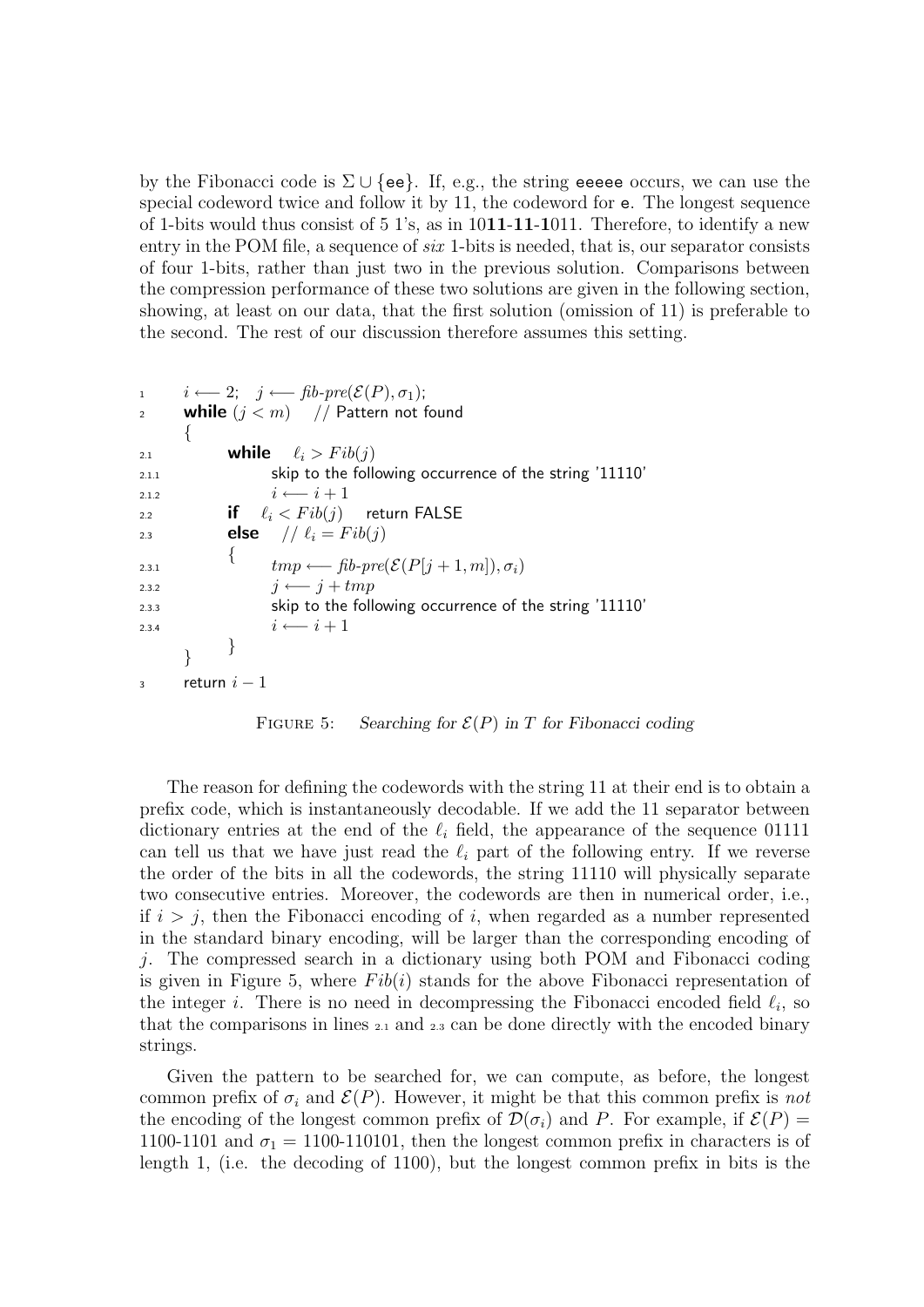binary string 1100-1101, which could be wrongly interpreted as two codewords. This can be corrected by checking whether the string which follows the longest common binary prefix in both  $\mathcal{E}(P)$  and  $\sigma_i$  is at the begining of a codeword, i.e., starts with 11. The function fib-pre in Figure 5 refers to this corrected version; though getting binary strings as parameters, it returns the number of codewords, rather than the number of bits, in the common prefix.

### 5. Experimental results

The experiments were performed on small POM files of several K bytes because of the following particular application: POM is often used to store dictionaries in B-trees; since the B-tree structure supports an efficient access to memory pages, each node is limited to a page size, and each page has to be compressed on its own, that is, for the first entry of each page,  $\ell_1 = 0$ .

| File             | $\cdot$<br>size | Huffman<br>bit) | Fibonacci | Huffman<br>char <sup>'</sup> | <b>POM</b> |
|------------------|-----------------|-----------------|-----------|------------------------------|------------|
| bib1             | 2044            | 775             | 716       | 616                          | 1171       |
| bib2             | 4095            | 1709            | 1666      | 1413                         | 2754       |
| bib <sub>3</sub> | 8067            | 2769            | 2749      | 2253                         | 4663       |
| bib4             | 16199           | 5242            | 5379      | 4276                         | 9217       |
| xml1             | 2047            | 1097            | 999       | 905                          | 1481       |
| xml2             | 4093            | 1640            | 1527      | 1327                         | 2457       |
| xml3             | 8190            | 2427            | 2350      | 1957                         | 4079       |
| xml4             | 16383           | 3898            | 4001      | 3156                         | 7336       |
| Hebbib           | 253230          | 72514           | 80079     | 55149                        | 148890     |

Table 1: Comparative chart of compression performance

For our experiments, we have chosen files of different nature: the English Bible bib, and a large XML file xml. Their dictionaries were built from all the words that occur in these files. We then considered different prefixes of these dictionaries, so that we get sub-dictionaries of approximate sizes  $2K$ ,  $4K$ ,  $8K$  and  $16K$ . To see how the methods scale up, we have also included as last line the dictionary of all the words in the Hebrew Bible. Table 1 gives the compression performance: the second column gives the sizes of the original sub-dictionaries, the third column gives the size of the POM file after using Huffman coding, when the values for  $n_i$  and  $\ell_i$  are expressed in bits, the fourth column contains the corresponding values for the Fibonacci variant,  $\ell_i$  being expressed in characters, the fifth column corresponds to a Huffman encoded POM file, for which  $n_i$  and  $\ell_i$  represented character counts, and the last column is the performance of POM alone. The POM-Huffman methods use three Huffman trees, one for each of the components  $\sigma_i$ ,  $\ell_i$  and  $n_i$ . The POM-Fibonacci method uses only two components  $\sigma_i$  and  $\ell_i$ . As can be seen, Fibonacci performs better for small files. This advantage could be explained by the use of two fields instead of three, and the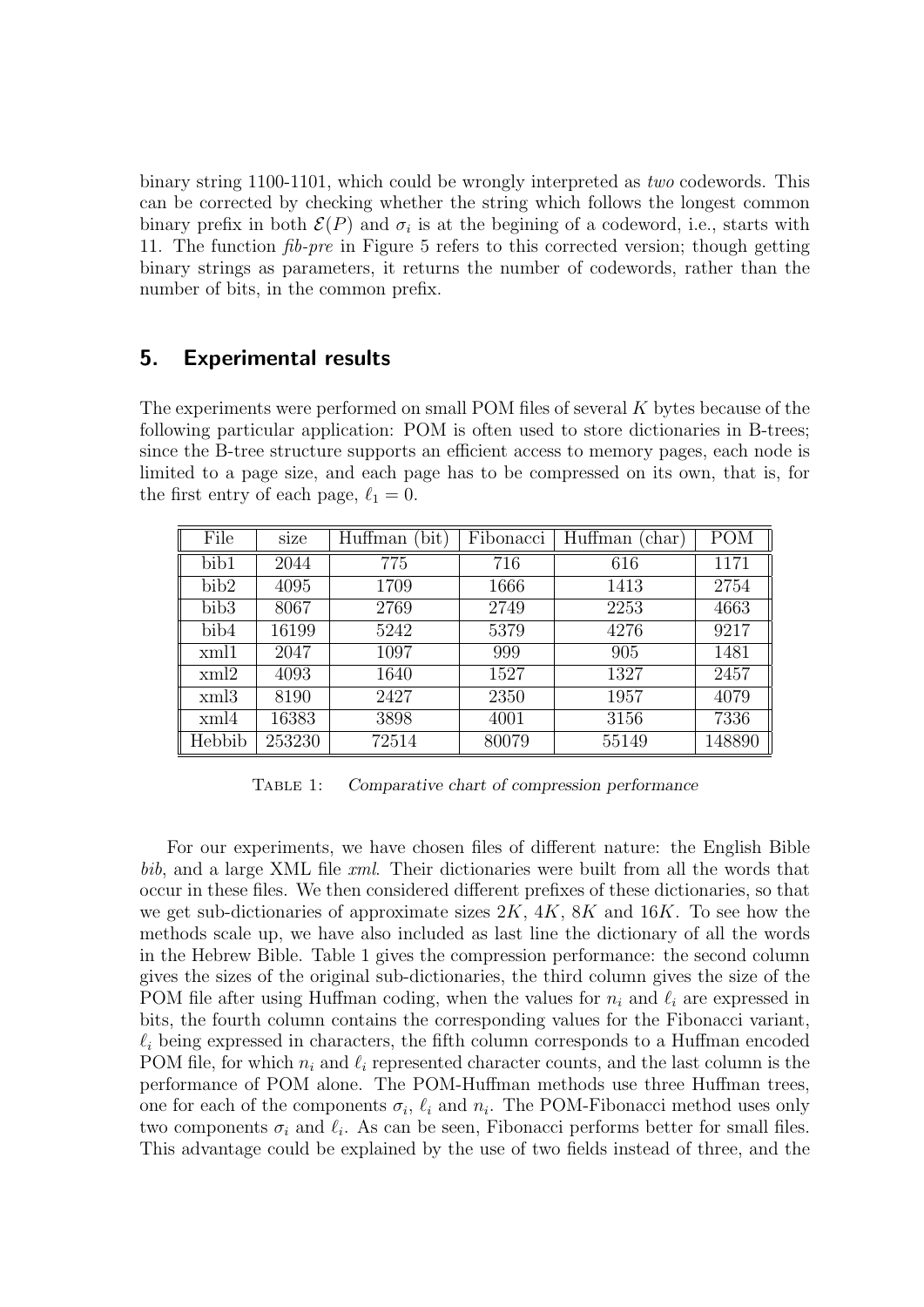fact that Huffman coding requires more additional space for the alphabet and its distribution.

| size  | Fibonacci without 11   Fibonacci with 11 |      |
|-------|------------------------------------------|------|
| 8002  | 1819                                     | 1836 |
| 16496 |                                          | 3855 |
| 23985 | 5558                                     | 5585 |

Table 2: Memory storage of the two Fibonacci methods

Table 2 compares the storage performance of the two different Fibonacci encodings, discussed in the previous section, on three sub-dictionaries of different sizes. The first column gives the size, in bytes, of the uncompressed dictionaries, the second and third columns the sizes of the POM-Fibonacci compressed dictionaries, without and with the use of the first codeword 11, respectively. As can be seen, it is worth eliminating the 11 codeword, though the difference is small.

| File             | size   | Huffman | Fibonacci | Huffman decode |
|------------------|--------|---------|-----------|----------------|
| bib1             | 2044   | 6.7     | 2.8       | 7.7            |
| bib2             | 4095   | 7.5     | 3.7       | 8.8            |
| bib <sub>3</sub> | 8067   | 8.4     | 4.9       | 8.9            |
| bib4             | 16199  | 9.9     | 6.8       | 10.1           |
| xml1             | 2047   | 7.3     | 3.2       | 7.0            |
| xml2             | 4093   | 7.9     | 3.8       | 7.6            |
| xml3             | 8190   | 8.5     | 4.7       | 8.3            |
| xml4             | 16383  | 9.7     | 6.1       | 9.7            |
| Hebbib           | 253230 | 50      | 65        | 64             |

Table 3: Empirical comparison of processing time

To empirically compare the processing times, we considered all of the words which occur in the dictionary. We thus considered one pattern for each entry in the dictionary, and averaged the search times. The results in milliseconds are given in Table 3. The last column is added for comparison: it corresponds to the character oriented Huffman coded POM file which is decoded and then scanned with the algorithm of Fig. 2. For the smaller files, there is a clear advantage of the Fibonacci approach since a part of the encoded file is not scanned. For the larger files, the Huffman variant is better, which could be explained by the smaller file to be processed. Both compressed matching techniques are generally better than decompressing and searching afterwards.